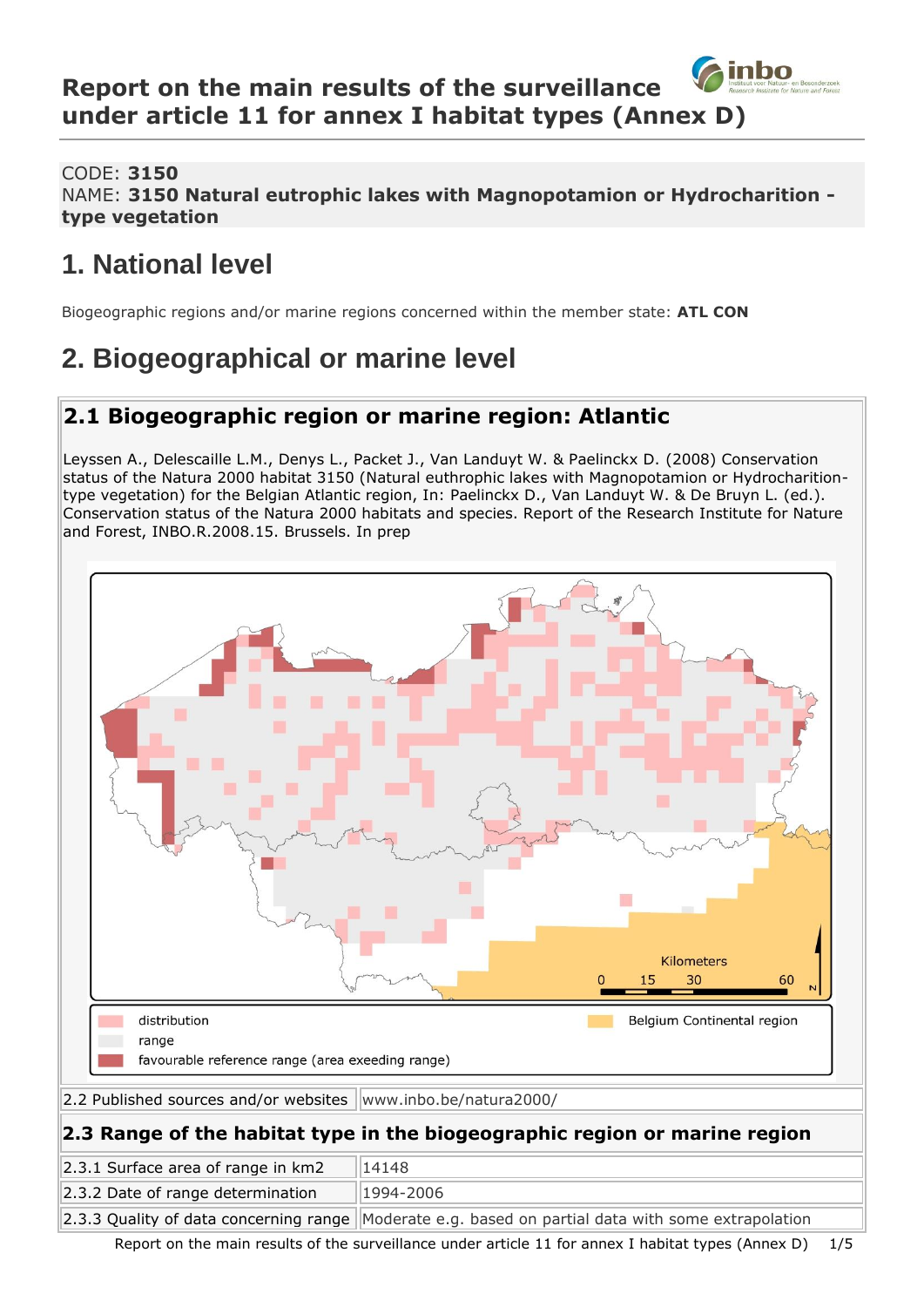| 2.3.4 Range trend                                | Stable (=)                                                                                                |
|--------------------------------------------------|-----------------------------------------------------------------------------------------------------------|
| 2.3.5 Range trend magnitude in km2<br>(optional) | N/A                                                                                                       |
| 2.3.6 Range trend period                         | 1994-2006                                                                                                 |
| 2.3.7 Reasons for reported trend                 | Direct human influence (restoration, deterioration, destruction)<br>Indirect anthropo(zoo)genic influence |
| Other (specify)                                  | N/A                                                                                                       |
|                                                  |                                                                                                           |

## **2.4 Area covered by habitat type in the biogeographic region or marine region**

| 2.4.1 Surface area of the habitat type<br>(km2)              | 5.3                                                                                                                                                                                                                                                                                                                                                                                                                                                                                                                                                                                                          |
|--------------------------------------------------------------|--------------------------------------------------------------------------------------------------------------------------------------------------------------------------------------------------------------------------------------------------------------------------------------------------------------------------------------------------------------------------------------------------------------------------------------------------------------------------------------------------------------------------------------------------------------------------------------------------------------|
| 2.4.2 Date of area estimation                                | 1994-2006                                                                                                                                                                                                                                                                                                                                                                                                                                                                                                                                                                                                    |
| 2.4.3 Method used for area estimation                        | Ground based survey (based on field mapping, possibly using<br>stratified random sampling<br>Based on expert opinion                                                                                                                                                                                                                                                                                                                                                                                                                                                                                         |
| 2.4.4 Quality of data on area                                | Poor e.g. based on very incomplete data or on expert judgement                                                                                                                                                                                                                                                                                                                                                                                                                                                                                                                                               |
| 2.4.5 Area trend                                             | Stable $(=)$                                                                                                                                                                                                                                                                                                                                                                                                                                                                                                                                                                                                 |
| 2.4.6 Area trend magnitude (km2)                             | N/A                                                                                                                                                                                                                                                                                                                                                                                                                                                                                                                                                                                                          |
| 2.4.7 Area trend period                                      | 1994-2006                                                                                                                                                                                                                                                                                                                                                                                                                                                                                                                                                                                                    |
| 2.4.8 Reasons for reported trend                             | Direct human influence (restoration, deterioration, destruction)<br>Indirect anthropo(zoo)genic influence                                                                                                                                                                                                                                                                                                                                                                                                                                                                                                    |
| Other (specify)                                              | N/A                                                                                                                                                                                                                                                                                                                                                                                                                                                                                                                                                                                                          |
| 2.4.9 Justification of % thresholds for<br>trends (optional) | N/A                                                                                                                                                                                                                                                                                                                                                                                                                                                                                                                                                                                                          |
| 2.4.10 Main pressures                                        | 110 Use of pesticides<br>190 Agriculture and forestry activities not referred to above<br>290 Hunting, fishing or collecting activities not referred to above<br>400 Urbanised areas, human habitation<br>420 Discharges<br>620 Outdoor sports and leisure activities<br>701 - water pollution<br>803 - infilling of ditches, dykes, ponds, pools, marshes or pits<br>810 Drainage<br>811 - management of aquatic and bank vegetation for drainage<br>purposes<br>951 - drying out / accumulation of organic material<br>952 - eutrophication<br>954 - invasion by a species<br>976 - damage by game species |
| $2.4.11$ Threats                                             | 290 Hunting, fishing or collecting activities not referred to above<br>420 Discharges<br>701 - water pollution<br>952 - eutrophication<br>954 - invasion by a species                                                                                                                                                                                                                                                                                                                                                                                                                                        |

### **2.5 Complementary information**

| 2.5.1 Favourable reference range<br>(km2)                       | More than field 2.3.1 14148     |
|-----------------------------------------------------------------|---------------------------------|
| 2.5.2 Favourable reference area (km2) More than field 2.4.1 5.3 |                                 |
| 2.5.3 Typical species                                           | Hydrocharis morsus-ranae / L.   |
| 2.5.3 Typical species                                           | Myriophyllum verticillatum / L. |
| 2.5.3 Typical species                                           | Potamogeton lucens / L.         |
| 2.5.3 Typical species                                           | Potamogeton perfoliatus / L.    |
| 2.5.3 Typical species                                           | Potamogeton praelongus / Wulfen |

Report on the main results of the surveillance under article 11 for annex I habitat types (Annex D) 2/5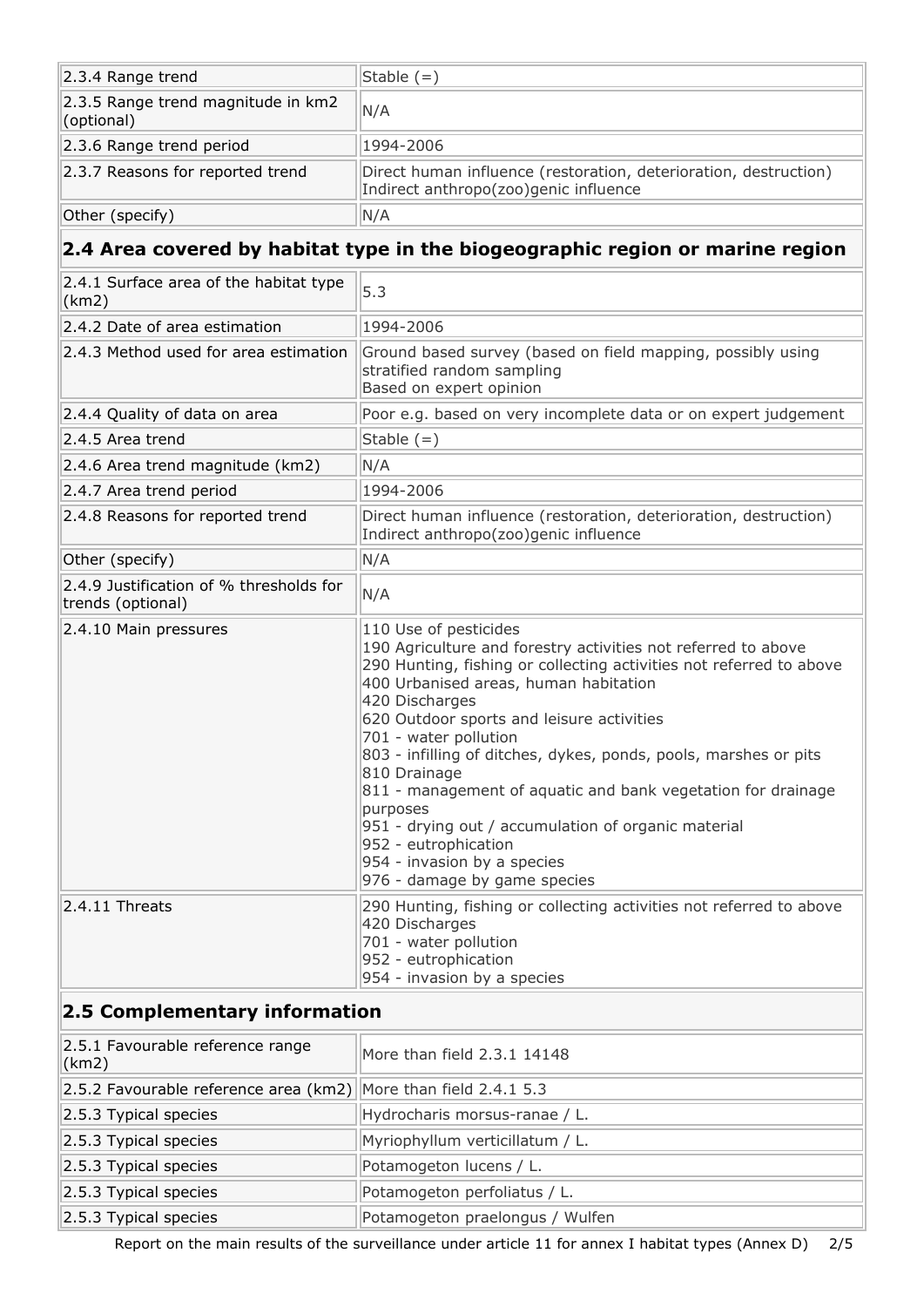| 2.5.3 Typical species                                                                           | Potamogeton x zizii                                                                                          |                                                                   |  |
|-------------------------------------------------------------------------------------------------|--------------------------------------------------------------------------------------------------------------|-------------------------------------------------------------------|--|
| 2.5.3 Typical species                                                                           | Stratiotes aloides / L.                                                                                      |                                                                   |  |
| 2.5.3 Typical species                                                                           | Utricularia australis / R. Brown                                                                             |                                                                   |  |
| 2.5.3 Typical species                                                                           | Utricularia vulgaris / L.                                                                                    |                                                                   |  |
| 2.5.4 Typical species assessment                                                                | Standing waters are considered as well developed when at least 1<br>typical species occurs abundantly.       |                                                                   |  |
| 2.5.5 Other relevant information<br>(optional)                                                  | Although the area and range estimation have a moderate quality,<br>trends are estimated by expert judgement. |                                                                   |  |
| <b>Conclusion</b>                                                                               | <b>Biogeographical or</b><br>marine level                                                                    | <b>Conclusions within</b><br>Natura 2000 sites<br>(optional)      |  |
| $(2.3)$ Range                                                                                   | Inadequate (U1)                                                                                              | Inadequate (U1)                                                   |  |
| $(2.4)$ Area                                                                                    | Inadequate (U1)                                                                                              | Inadequate (U1)                                                   |  |
| (2.5) Structure and function, including<br>typical species                                      | Bad (U2)                                                                                                     | Inadequate (U1)                                                   |  |
| Future prospects                                                                                | Inadequate (U1)                                                                                              | Inadequate (U1)                                                   |  |
| Overall assessment                                                                              | Bad (U2)                                                                                                     | Inadequate (U1)                                                   |  |
|                                                                                                 |                                                                                                              |                                                                   |  |
| 2.1 Biogeographic region or marine region: Continental<br>2.2 Published sources and/or websites |                                                                                                              | biodiversite.wallonie.be/sites/natura2000                         |  |
| 2.3 Range of the habitat type in the biogeographic region or marine region                      |                                                                                                              |                                                                   |  |
| 2.3.1 Surface area of range in km2                                                              | 4470                                                                                                         |                                                                   |  |
| 2.3.2 Date of range determination                                                               |                                                                                                              | 1994-2006                                                         |  |
| 2.3.3 Quality of data concerning range                                                          |                                                                                                              | Poor e.g. based on very incomplete data<br>or on expert judgement |  |
| 2.3.4 Range trend                                                                               |                                                                                                              | Stable $(=)$                                                      |  |
| 2.3.5 Range trend magnitude in km2 (optional)                                                   | N/A                                                                                                          |                                                                   |  |
| 2.3.6 Range trend period                                                                        |                                                                                                              | 1994-2006                                                         |  |
| 2.3.7 Reasons for reported trend                                                                |                                                                                                              | Not applicable                                                    |  |
| Other (specify)                                                                                 | N/A                                                                                                          |                                                                   |  |
| 2.4 Area covered by habitat type in the biogeographic region or marine region                   |                                                                                                              |                                                                   |  |
| 2.4.1 Surface area of the habitat type (km2)                                                    | 1                                                                                                            |                                                                   |  |
| 2.4.2 Date of area estimation                                                                   |                                                                                                              | 1994-2006                                                         |  |
| 2.4.3 Method used for area estimation                                                           |                                                                                                              | Based on expert opinion                                           |  |
| 2.4.4 Quality of data on area                                                                   |                                                                                                              | Poor e.g. based on very incomplete data<br>or on expert judgement |  |
| 2.4.5 Area trend                                                                                |                                                                                                              | Stable $(=)$                                                      |  |

Report on the main results of the surveillance under article 11 for annex I habitat types (Annex D) 3/5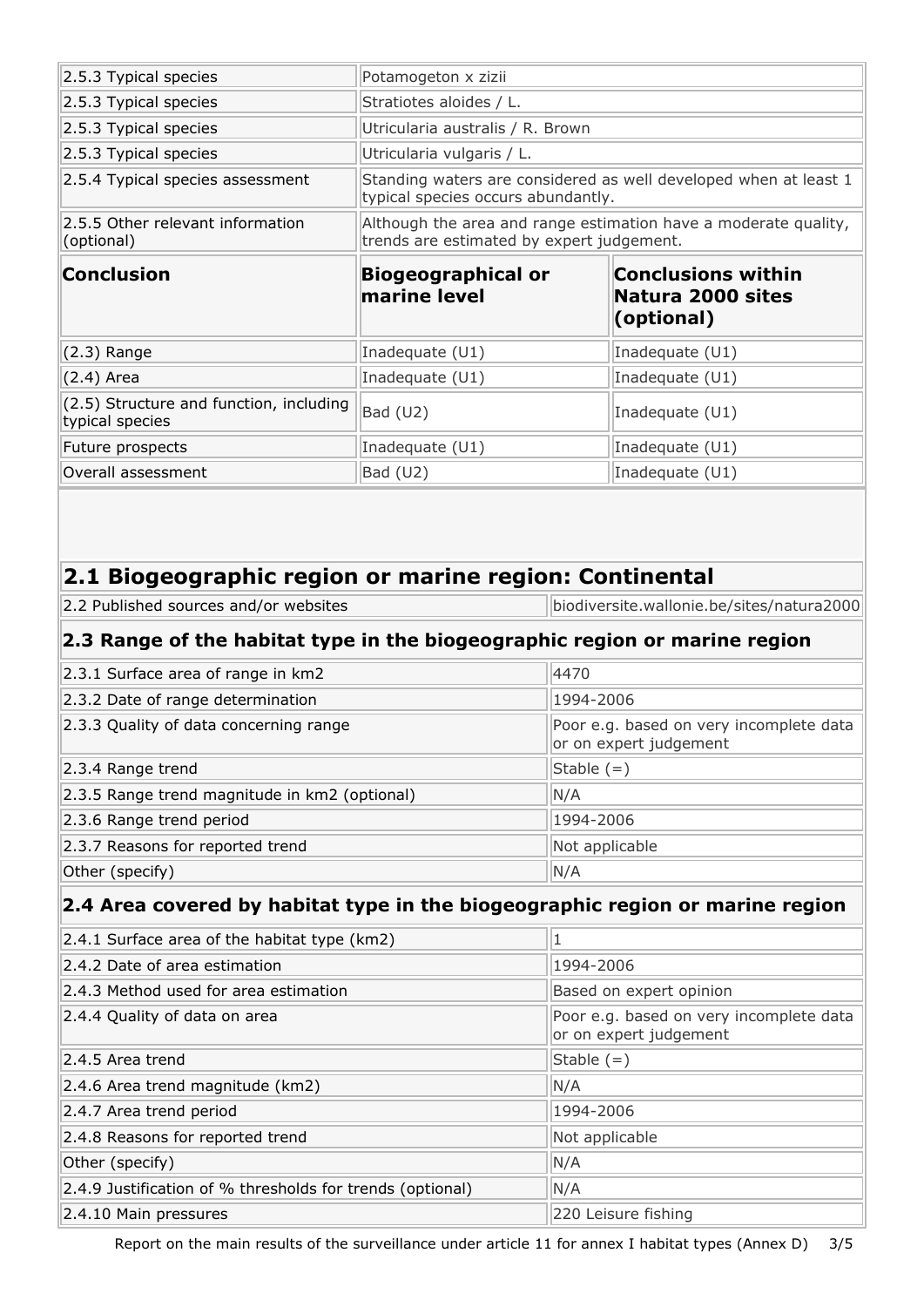|                   | 290 Hunting, fishing or collecting<br>activities not referred to above<br>620 Outdoor sports and leisure activities<br>690 Other leisure and tourism impacts<br>not referred to above<br>701 - water pollution<br>910 Silting up<br>951 - drying out / accumulation of<br>organic material<br>952 - eutrophication<br>954 - invasion by a species |
|-------------------|---------------------------------------------------------------------------------------------------------------------------------------------------------------------------------------------------------------------------------------------------------------------------------------------------------------------------------------------------|
| $ 2.4.11$ Threats | 220 Leisure fishing<br>290 Hunting, fishing or collecting<br>activities not referred to above<br>620 Outdoor sports and leisure activities<br>690 Other leisure and tourism impacts<br>not referred to above<br>910 Silting up<br>951 - drying out / accumulation of<br>organic material<br>952 - eutrophication<br>954 - invasion by a species   |

# **2.5 Complementary information**

| 2.5.1 Favourable reference range (km2)                  |                                             | More than field 2.3.1 4470                                         |  |
|---------------------------------------------------------|---------------------------------------------|--------------------------------------------------------------------|--|
| 2.5.2 Favourable reference area (km2)                   | Much more than field 2.4.1 1                |                                                                    |  |
| 2.5.3 Typical species                                   | Hydrocharis morsus-ranae / L.               |                                                                    |  |
| 2.5.3 Typical species                                   | Myriophyllum spicatum / L.                  |                                                                    |  |
| 2.5.3 Typical species                                   | Myriophyllum verticillatum / L.             |                                                                    |  |
| 2.5.3 Typical species                                   | Najas marina / L.                           |                                                                    |  |
| 2.5.3 Typical species                                   |                                             | Potamogeton alpinus / Balb.                                        |  |
| 2.5.3 Typical species                                   |                                             | Potamogeton berchtoldii / Fieb.                                    |  |
| 2.5.3 Typical species                                   |                                             | Potamogeton compressus / L.                                        |  |
| 2.5.3 Typical species                                   |                                             | Potamogeton crispus / L.                                           |  |
| 2.5.3 Typical species                                   |                                             | Potamogeton lucens / L.                                            |  |
| 2.5.3 Typical species                                   | Potamogeton obtusifolius / Mert. et<br>Koch |                                                                    |  |
| 2.5.3 Typical species                                   |                                             | Potamogeton perfoliatus / L.                                       |  |
| 2.5.3 Typical species                                   | Potamogeton praelongus / Wulfen             |                                                                    |  |
| 2.5.3 Typical species                                   | Utricularia australis / R. Brown            |                                                                    |  |
| $2.5.3$ Typical species                                 | Utricularia vulgaris / L.                   |                                                                    |  |
| 2.5.4 Typical species assessment                        | species present                             | Habitat considered present if 1 typical                            |  |
| 2.5.5 Other relevant information (optional)             | N/A                                         |                                                                    |  |
| <b>Conclusion</b>                                       | <b>Biogeographical</b><br>or marine level   | <b>Conclusions</b><br>within<br>Natura 2000<br>sites<br>(optional) |  |
| $(2.3)$ Range                                           | Bad (U2)                                    | N/A                                                                |  |
| $(2.4)$ Area                                            | Inadequate (U1)                             | N/A                                                                |  |
| (2.5) Structure and function, including typical species | Bad (U2)                                    | N/A                                                                |  |